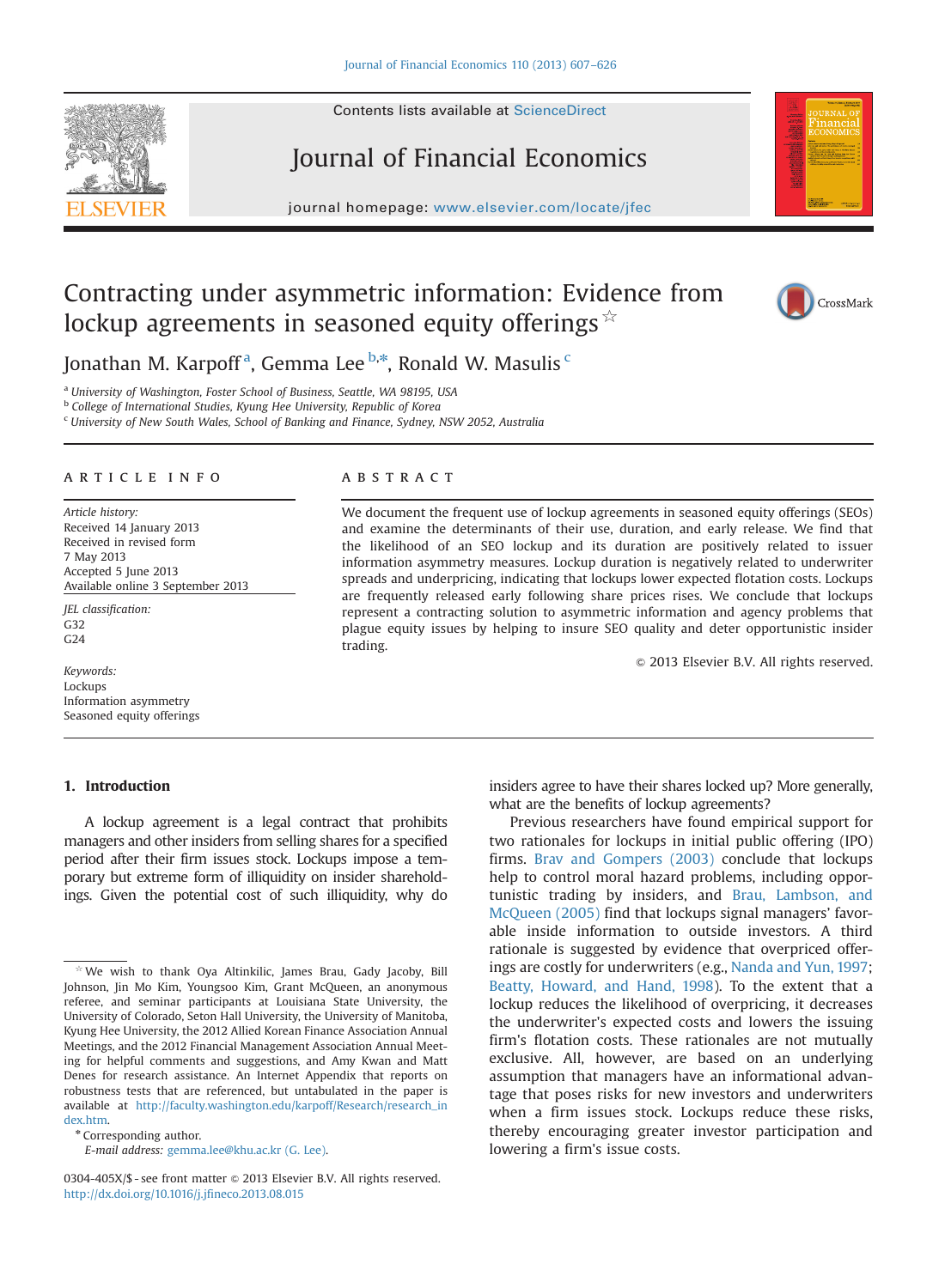In this study we hypothesize that information asymmetry is the central reason for lockup agreements and provide direct tests of this hypothesis using data on 2,579 SEOs over the 1996–2006 period. Previous examinations of lockups focus on  $IPOs<sup>1</sup>$  Less well known, however, is that lockups also are common in SEOs. SEOs provide three advantages over IPOs when examining the motives for employing lockup agreements. First, SEO lockups and their durations are more variable than IPO lockups. As reported in Table 1, 81.5% of IPO lockups are for the same duration—180 days—implying that IPO lockups tend to reflect boilerplate arrangements. In contrast, only 64.4% of SEO lockups are for their modal period of 90 days. The frequency of SEO lockups and their lengths also change noticeably over the sample period. The greater cross-sectional and time-series variation in the features of SEO lockup contracts provides a richer opportunity to gain insight into the determinants of lockup use and duration. Second, the existence of an active secondary market for shares enables us to investigate a broader range of empirical measures to test the information asymmetry hypothesis. And third, SEO issue methods differ in ways that further facilitate tests of the information asymmetry hypothesis. In particular, SEOs can be issued under a traditional book-building method or under an accelerated offering method for better-known firms, while IPOs are precluded from using an accelerated offering method.

To test the information asymmetry hypothesis, we examine how information asymmetry and lockup agreements affect the characteristics and costs of new equity issues. Information asymmetry varies across firms. But from the perspective of firm managers and underwriters who choose the offering characteristics, we assume the level of information asymmetry is predetermined at the time of the SEO. The information asymmetry hypothesis predicts that firms with greater information asymmetry are more likely to use a lockup, to specify longer lockup duration, to use a conventional offering method, and to face higher underwriter spreads and SEO underpricing. We expect firms to adjust along all the contracting margins available to them so as to minimize the total cost of the offering. This implies that firms use lockup agreements to mitigate the effects of information asymmetry on SEO flotation costs, resulting in lower underwriter spreads and SEO underpricing. Our tests examine these predicted effects of information asymmetry and lockup agreements.

This study makes five contributions to our understanding of lockup agreements. First, we document that SEO lockups occur at approximately the same rate as IPO lockups. In our 11-year sample period, 93.8% of all SEOs include lockups, which is only a little lower than the 96.6% lockup rate for IPOs over the same period. This indicates that the contracting issues that motivate the use of lockups apply not only to IPOs, but to equity issues in general. We also find that lockup period lengths tend to be shorter for SEOs than for IPOs. Thus, while information asymmetry problems characterize both types of equity issues, they are larger for IPOs.

Second, we find that the primary determinant of SEO lockup agreements and ex ante lockup periods is the degree of information asymmetry between insiders and outside investors. Previous research has identified many proxies for information asymmetry. We analyze a number of frequently used measures and use factor analysis to summarize many of these measures in a single information asymmetry factor. Holding other control variables at their medians, a one standard deviation increase in the information asymmetry factor corresponds to a 5.8% increase in the likelihood of a lockup and a 15-day increase in the lockup period. We also find that the likelihood and duration of lockup agreements are reduced for SEOs using an accelerated underwriting mechanism relative to conventionally registered and underwritten SEOs. This is consistent with the notion that information asymmetry problems are smaller among firms that are able and willing to use an accelerated underwriting procedure (e.g., see Bortolotti, Smart, and Megginson, 2008; Gao and Ritter, 2010). Nevertheless, the effect of information asymmetry on lockup likelihood and duration is strong for both accelerated and traditional SEOs.

Third, we find that the use of lockup agreements is associated with decreases in both underwriter spreads and SEO underpricing, implying that lockups economize on SEO flotation costs that arise from underwriter exposure to the risk of overvaluation and insider selling. In simple correlations, underwriter spreads and SEO underpricing are positively related to the degree of information asymmetry and the use of a lockup. The use of a lockup, however, is endogenous and positively related to information asymmetry. To account for the endogenous determination of the lockup period, we use instrumental variables based on the identity of the underwriter's law firm and a normalized market-wide illiquidity measure developed by Amihud (2002). Using these instruments, the analysis consistently shows that SEO underwriter spreads and underpricing are positively related to the degree of information asymmetry and negatively related to the length of the lockup period.

Fourth, we document that a large number of SEO lockups are released early, allowing insiders to trade before the end of the ex ante lockup period. Among SEOs that have lockups, the probability of an early release increases with post-SEO stock price performance. Holding other control variables at their median values, a one standard deviation increase in the cumulative return over days 0 through  $+5$  relative to the SEO issue date corresponds to a 2.8% increase in the likelihood of an early release. This indicates that strong stock price performance helps to alleviate the costs associated with information asymmetry, which decreases the value of the lockup to outside investors.

Our fifth contribution is an analysis of abnormal stock returns around the end of the lockup period. For lockups that are not released early, the average abnormal return is negative  $(-0.54%)$  for the three-day period centered on the expiration date. This result is similar to that found by Field and Hanka (2001) and others for the expiration of

<sup>&</sup>lt;sup>1</sup> See Ofek and Richardson (2000), Field and Hanka (2001), Bradley, Jordan, Roten, and Yi (2001), Brav and Gompers (2003), Cao, Field, and Hanka (2004), and Goergen, Khurshed, Renneboog (2006). Brau, Lambson, and McQueen (2005) examine a pooled sample of IPO and SEO lockups.